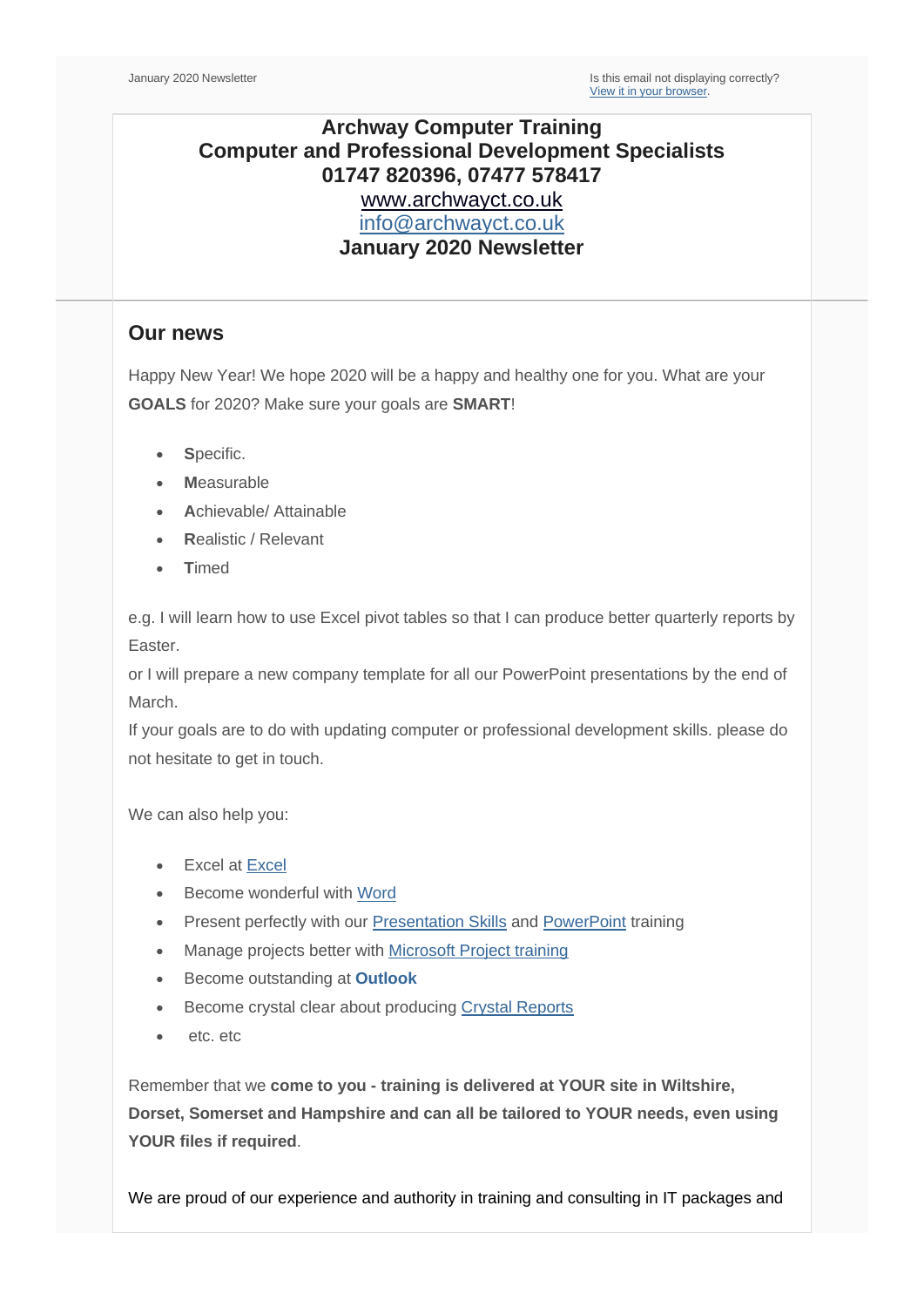personal development skills. For a full list of our courses, visit **[http://www.archwayct.co.uk](http://www.archwayct.co.uk/)**

#### y [jdonbavan](https://ifonlyidknownthat.wordpress.com/author/jdonbavand/)

.

### **If Only I'd Known That Blog**

If only I had £50 for every time someone says to me during a training session 'If only I'd known that last week…' So, I have set up a blog with some of the answers that have proved very useful to people. You can see this at <http://ifonlyidknownthat.wordpress.com/>

#### **For example:**

## **Microsoft Excel – arranging countries into regions in a PivotTable**

If you are a global company and are analysing sales by region, even if the name of the region isn't in the raw data, you can group countries together by region as long as you know the appropriate regions to group them in to.

In the example below, I have various countries and their last year's sales. I want to find sales by continent.

| Country        |   | <b>T Sum of Last Year's Sales</b> |  |  |
|----------------|---|-----------------------------------|--|--|
| Argentina      | £ | 55,664.35                         |  |  |
| Australia      | £ | 40,446.64                         |  |  |
| Austria        | £ | 201,000.00                        |  |  |
| Bangladesh     | £ | 4,683.50                          |  |  |
| Belgium        | £ | 200,000.00                        |  |  |
| <b>Bolivia</b> | £ | 6,269.25                          |  |  |
| <b>Brazil</b>  | £ | 175,457.25                        |  |  |
| Canada         | £ | 166,031.37                        |  |  |
| Chile          | £ | 10,661.70                         |  |  |
| China          | £ | 83,284.88                         |  |  |
| Colombia       | £ | 32,748.25                         |  |  |
| Czech Republic | £ | 10,551.70                         |  |  |
| Denmark        | £ | 97,459.70                         |  |  |
| Ecuador        | £ | 2,553.80                          |  |  |
| Egypt          | £ | 10,361.70                         |  |  |
| England        | £ | 578,229.17                        |  |  |
| Finland        | £ | 668.90                            |  |  |
| France         | £ | 717,529.32                        |  |  |

The first country, Argentina, is in South America.

Click in the cell containing the first country, then hold down the **Ctrl** key, click in the cells containing the other South American countries.

On the **Pivot Table Analyze** tab, in the **Group** group, click **Group Selection**.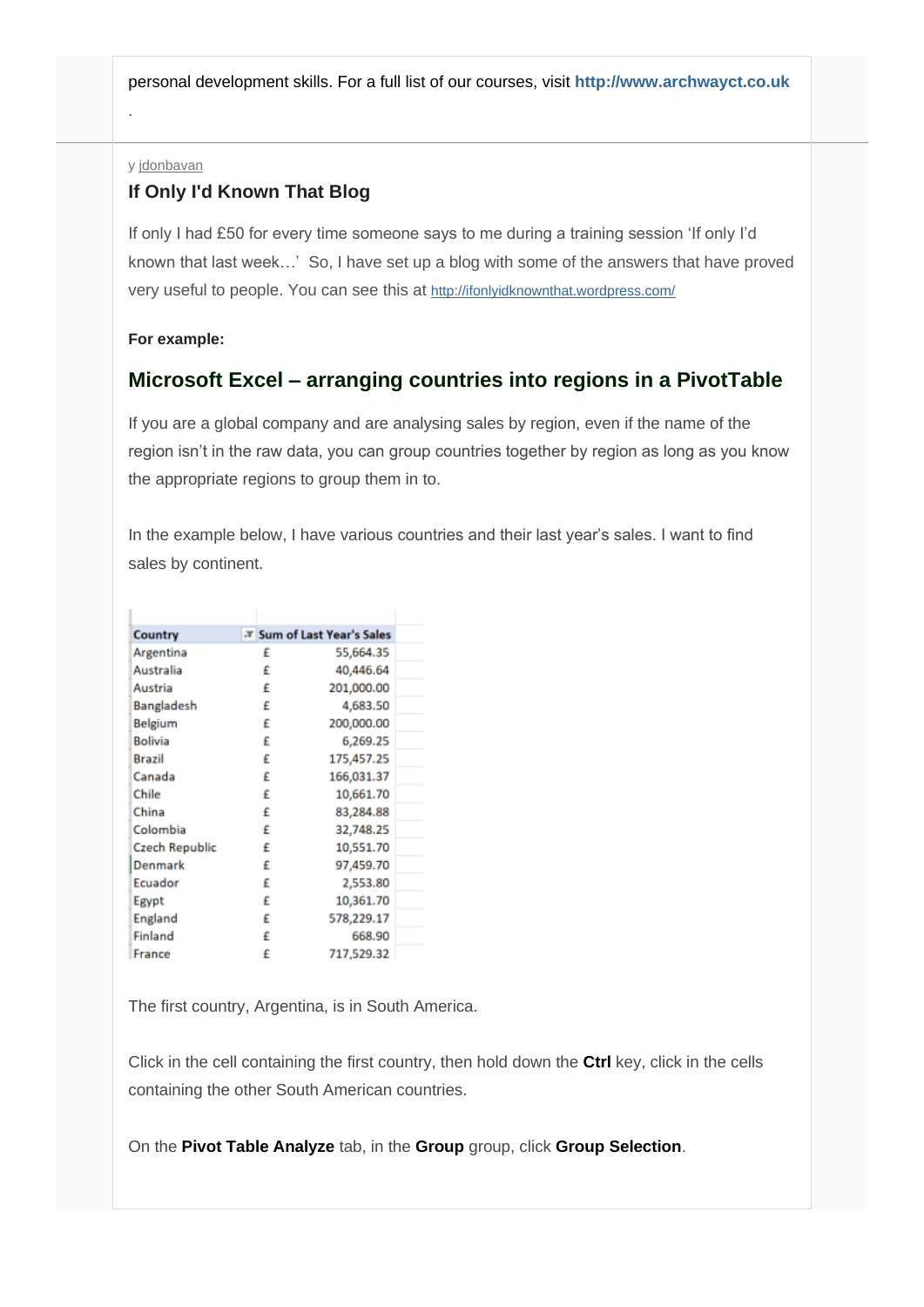Click where it says **Group1** and type in **South America** for the group name.

Continue similarly for each set of countries.

| Country2             | <b>T Country</b>      |   | <b>T Sum of Last Year's Sales</b> |
|----------------------|-----------------------|---|-----------------------------------|
| <b>South America</b> |                       | £ | 552,237.33                        |
|                      | Argentina             | £ | 55,664.35                         |
|                      | <b>Bolivia</b>        | £ | 6,269.25                          |
|                      | <b>Brazil</b>         | £ | 175,457.25                        |
|                      | Chile                 | £ | 10,661.70                         |
|                      | Colombia              | £ | 32,748.25                         |
|                      | Ecuador               | £ | 2,553.80                          |
|                      | Jamaica               | £ | 38,244.25                         |
|                      | Mexico                | £ | 167,703.98                        |
|                      | Peru                  | £ | 26,934.50                         |
|                      | Venezuela             | £ | 36,000.00                         |
| <b>Australasia</b>   |                       | £ | 157,186.74                        |
|                      | Australia             | £ | 40,446.64                         |
|                      | New Zealand           | £ | 116,740.10                        |
| <b>Europe</b>        |                       | £ | 4,841,130.06                      |
|                      | Austria               | € | 201,000.00                        |
|                      | Belgium               | £ | 200,000.00                        |
|                      | <b>Czech Republic</b> | £ | 10,551.70                         |
|                      |                       |   |                                   |

Find out more about our [Microsoft Excel training.](http://www.archwayct.co.uk/microsoft-office-training/microsoft-excel-training)

#### **Microsoft Outlook - adding contacts to AutoComplete**

Generally when you are using Microsoft Outlook, recently used contacts come up under the AutoComplete list when you are using the **To** box to address a new email. At one client site recently this wasn't happening for a few contacts - and ones they did use on a regular basis.

The solution involved going offline as you have to seem to send an email to the added contacts - click the **Send/Receive** tab, then in the **Preferences** group, click **Work Offline**. Now go to the relevant **Contacts** folder and select the required contacts by holding down the **Ctrl** key and clicking.

Then on the **Home** tab, in the **Communicate** group, click **Email**. The relevant email addresses will now show in the **To** box. Click **Send**.

Because you are offline, the message will now be in the **Outbox**. Go to that and delete the message. Then go back online, by going back to the **Send/Receive** tab and in the **Preferences** group, clicking **Work Offline** again.

Next time you try to send an email, the required contacts should be in the **AutoComplete** list.